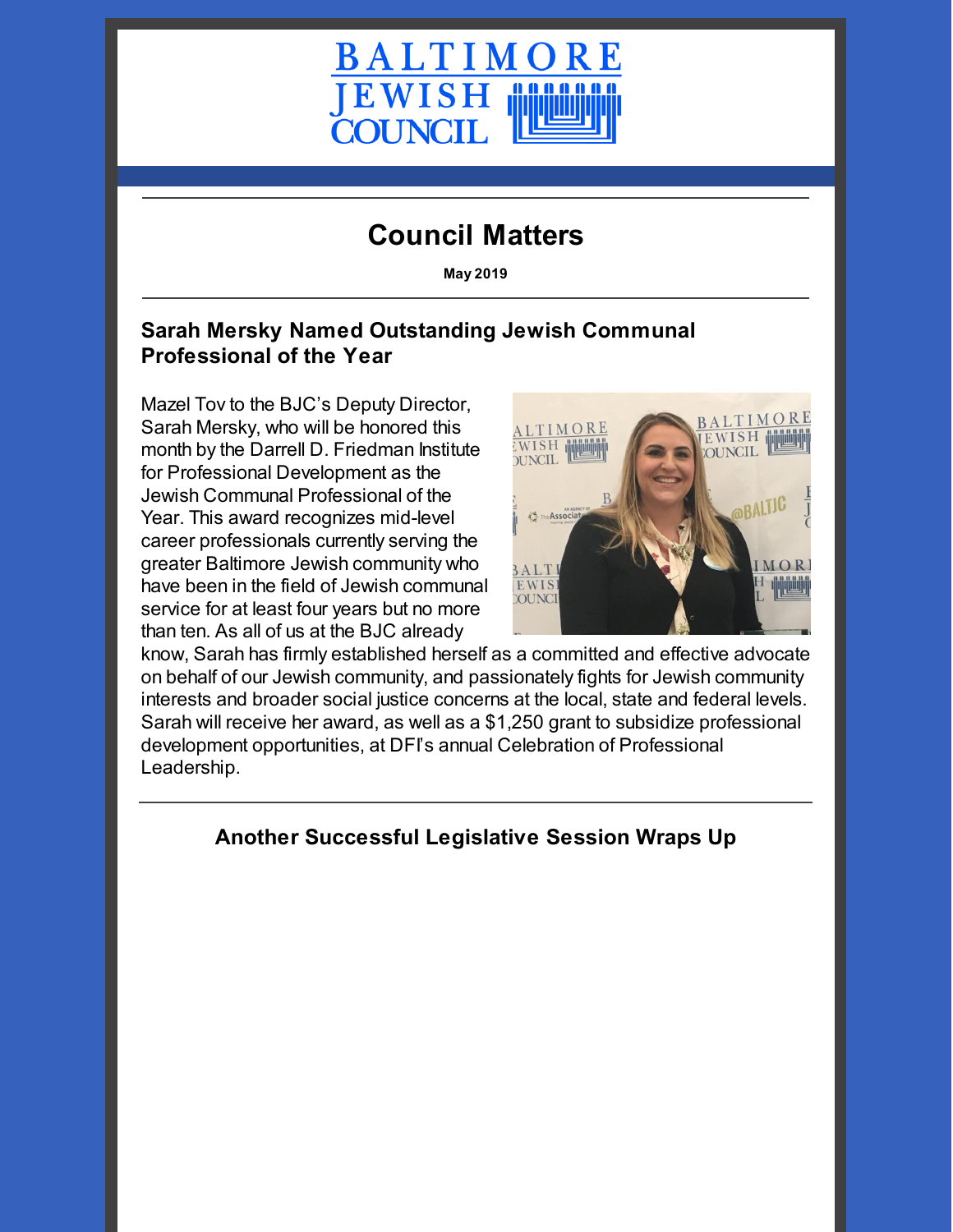

This past session the BJC legislative team was hard at work in Annapolis advocating on behalf of the Baltimore Jewish Community. Pictured above are Sarah Mersky and Matt Peterson, alongside Rob Lattin of the Anti Defamation League, as HB 240 is signed into law by Gov. Hogan. HB 240 was just one of many bills we worked on this year, and we invite you to check out our [comprehensive](https://cdn.fedweb.org/fed-48/2/BJC%25202019%2520Legislative%2520Recap.pdf) memo which reviews the outcome of many bills and budget items of interest.

### **The Votes are Counted, What Do They Mean?**

Last month Executive Director Howard Libit shared his thoughts on the outcome of the Israeli Election in an Op-Ed for the [Baltimore](https://jewishtimes.com/92607/pay-attention-to-what-comes-next/opinion/) Jewish Times. If you are interested in learning more about what the recent election means for the future of Israel, then be sure to join us on May 6, for the final edition in our Israeli [Elections](https://www.baltjc.org/calendar/israeli-elections-101-post-election-briefing) 101 series. This event will feature journalist Gil Hoffman, and will take



place at 7 PM in the Community Room of the Park Heights JCC.

#### **Yom HaShoah Commemoration This Weekend**

Be sure to join us on May 5 as we come together as a community once again to [commemorate](https://www.baltjc.org/calendar/yomhashoah19) Yom HaShoah. The themes of year's event are the efforts made in the United States

YOM HASHOAH 2019 The 75th Anniversary of the War Refugee Board:

# **U.S. EFFORTS TO SAVE THE JEWS DURING THE HOLOCAUST**

to save Jews during the Holocaust, as well as the 75th Anniversary of the War Refugee Board. Gretchen Skidmore, Director of Education Initiatives at the United States Holocaust Memorial Museum, will also deliver a keynote address.